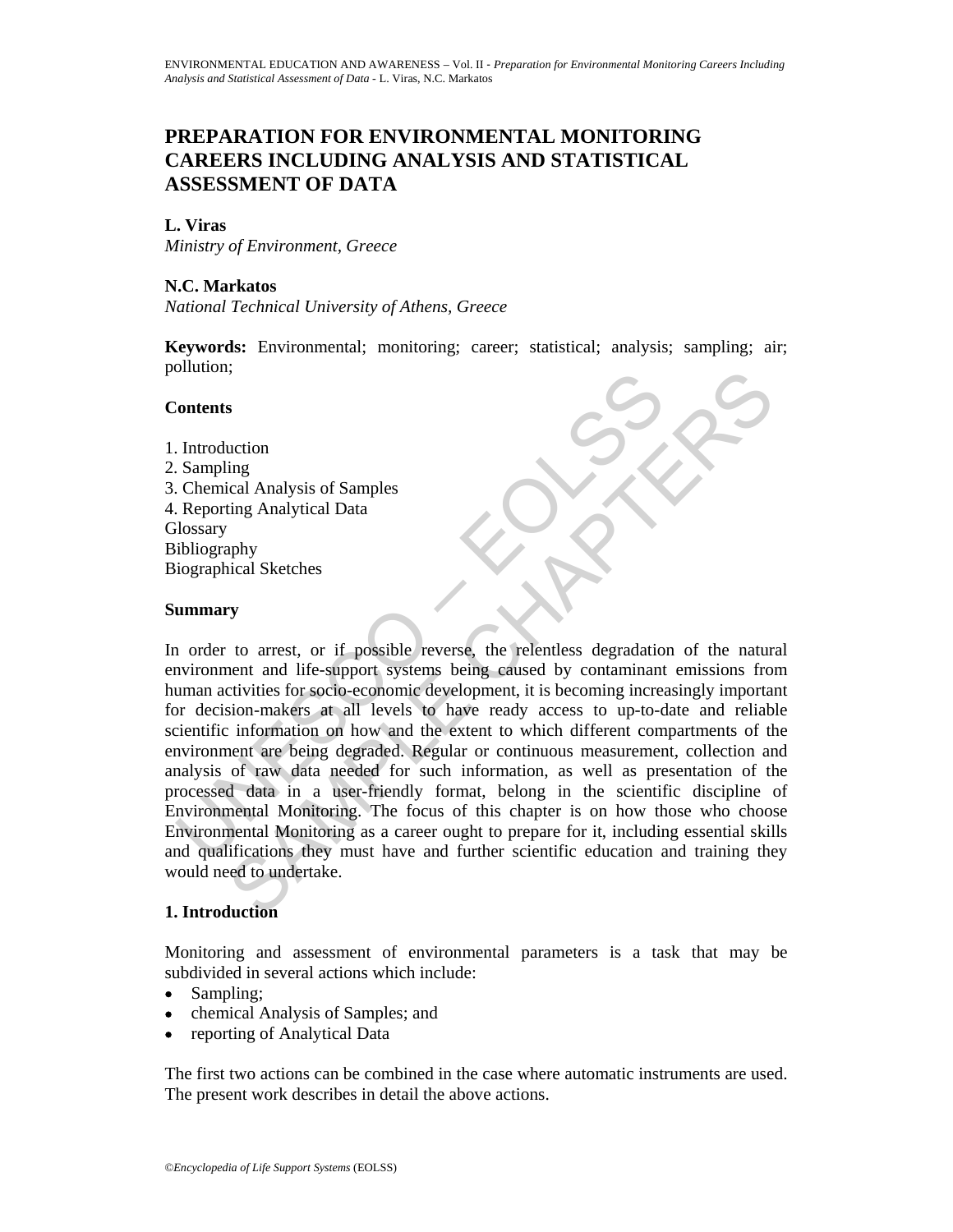# **2. Sampling**

The first step in designing and implementing environmental monitoring sampling system is to define their overall objectives. Typical monitoring objectives are:

- Establishing a sound scientific basis for policy development
- Determining compliance with environmental standards
- Assessment of population/ecosystem exposure
- Assessment of environmental quality trends
- Public information
- Assessment of the effectiveness of control policies
- Forecasting (short/long-term predictions)
- Source-effect detection
- Research needs
- Environmental impact assessment
- Identification/validation of dispersion models

Once those objectives have been clearly identified, a suitable sampling plan requires that:

- Source-effect detection<br>
Source-effect detection<br>
Research needs<br>
Environmental impact assessment<br>
Let the<br>
Environmental impact assessment<br>
Environmental impact assessment<br>
Environmental impact assessment<br>
Environmental i • Representative samples should be taken. The term "representative sample" is commonly used to denote a sample that (1) has the properties and chemical composition of the population from which it was collected and (2) contains them in the same average proportions as they are found in the population.
- Enough samples should be taken to determine the variability
- Enough replicates for each sample should be taken in order to determine the variance.

Thus, for both regulatory and scientific perspectives, the primary objective of a sampling plan is to collect samples that will allow measurements of the properties of a given environmental medium to be both accurate and precise. When the measurements are sufficiently accurate and precise, then they will be considered reliable estimates.

Accusting (shortong-term protections)<br>
euroe-effect detection<br>
search needs<br>
search needs<br>
search needs<br>
search needs<br>
search needs<br>
search needs<br>
search needs<br>
search needs<br>
search needs<br>
search needs<br>
search needs<br>
searc It is now apparent that a judgment must be made as to the degree of sampling accuracy and precision that is required to estimate reliably the measurements for the purpose of comparing those measurements, with applicable regulatory thresholds. Generally, both high accuracy and high precision are required if the measurements are close to the relative regulatory threshold. Alternatively, relatively low accuracy and low precision can be tolerated if the contaminants of concern occur at levels far below or far above their applicable thresholds. Low sampling precision is often associated with considerable savings in analytical, as well as sampling costs, while low sampling accuracy may not entail cost savings. Therefore, although it is desirable to design sampling plans to achieve only the minimally required precision, it is prudent to design the plans to attain the greatest possible accuracy.

Statistical techniques for obtaining accurate and precise samples are relatively simple and easy to implement. Sampling accuracy is usually achieved by some form of random sampling. In random sampling, every unit in the population (e.g. every site in a lake)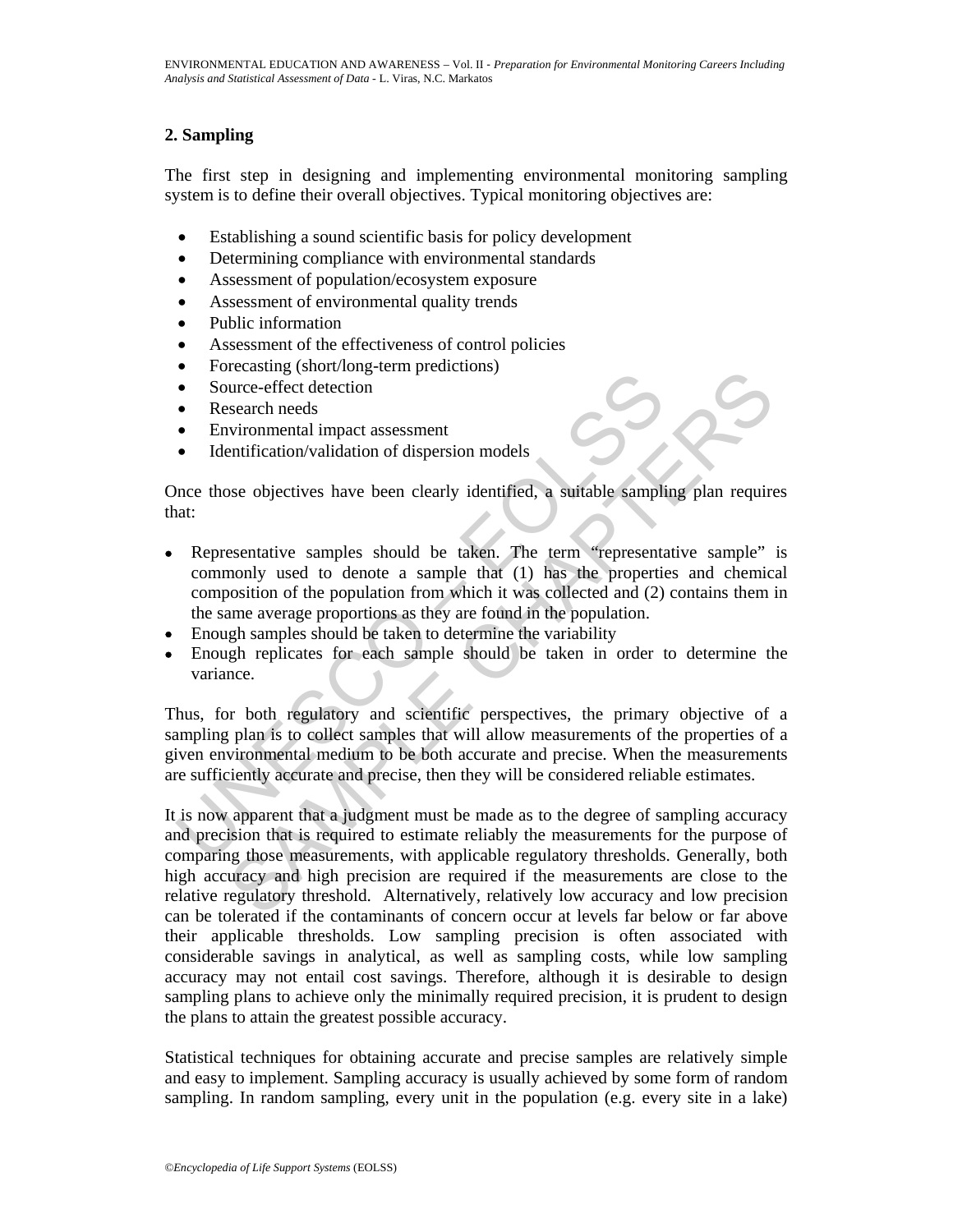has a theoretical equal chance of being sampled and measured. Consequently, statistics generated by the sample (e.g. the mean value) are accurate estimators of true population parameters. One of the commonest methods of selecting a random sample is to divide the population by an imaginary grid, assign a series of consecutive numbers to the units of the grid, and select the numbers to be sampled through the use of a random-numbers table.

Sampling precision is most commonly achieved by taking an appropriate number of samples from the population. From the equation of precision calculation, it is clear that increasing the number of samples increases precision. Another technique for increasing sampling precision is to maximize the physical size (weight or volume) of the samples that are collected. This has the effect of minimizing sample variation and consequently decreasing the standard deviation. Increasing the number or size of samples taken from a population, in addition to increasing sampling precision, has also the effect of increasing the sampling accuracy.

ecreasing the standard deviation. Increasing the number or size of sar<br>population, in addition to increasing sampling precision, has al<br>creasing the sampling accuracy.<br>he sampling accuracy.<br>he sampling plan is usually a wr ig the standard deviation. Increasing the number or size of samples taken from<br>the dio to increasing sampling precision, has also the effect end<br>g the sampling accuracy.<br>The plane accuracy appling accuracy.<br>The individual The sampling plan is usually a written document that describes the objectives and details of the individual tasks of a sampling effort and how they will be performed. Under unusual circumstances, time may not allow for the sampling plan to be documented in writing, e.g. sampling during an emergency spill. When operating under those conditions, it is essential that the person directing the sampling effort be aware of the elements of a sampling plan. The more detailed the sampling plan, the less the opportunity for oversight or misunderstanding during sampling, analysis and data treatment.

To ensure that the sampling plan is designed properly, it is wise to have all aspects of the effort represented. Those designing the sampling plan should include the following personnel:

- An end-user of the data, who will be using the data to attain program objectives and, thus, would be best prepared to ensure that the data objectives are understood and incorporated into the sampling plan.
- An experienced member of the field team who will actually collect samples, who can offer hands-on insight into potential problems and solutions, and who, having acquired a comprehensive understanding of the entire sampling effort during the design phase, will be better prepared to implement the sampling plan.
- An analytical chemist, because the analytical requirements for sampling, preservation, and holding times will be factors around which the sampling plan will be written. A sampling effort cannot succeed when an improperly collected or preserved sample or an inadequate volume of sample is submitted to the laboratory for chemical, physical or biological testing. The appropriate analytical chemist should be consulted on these matters.
- An engineer should be involved if a complex manufacturing process is being sampled. Representation of the appropriate engineering discipline will allow for the optimization of sampling locations and safety during sampling
- A statistician, who will review the sampling approach and verify that the resulting data will be suitable for any required statistical calculations and decisions.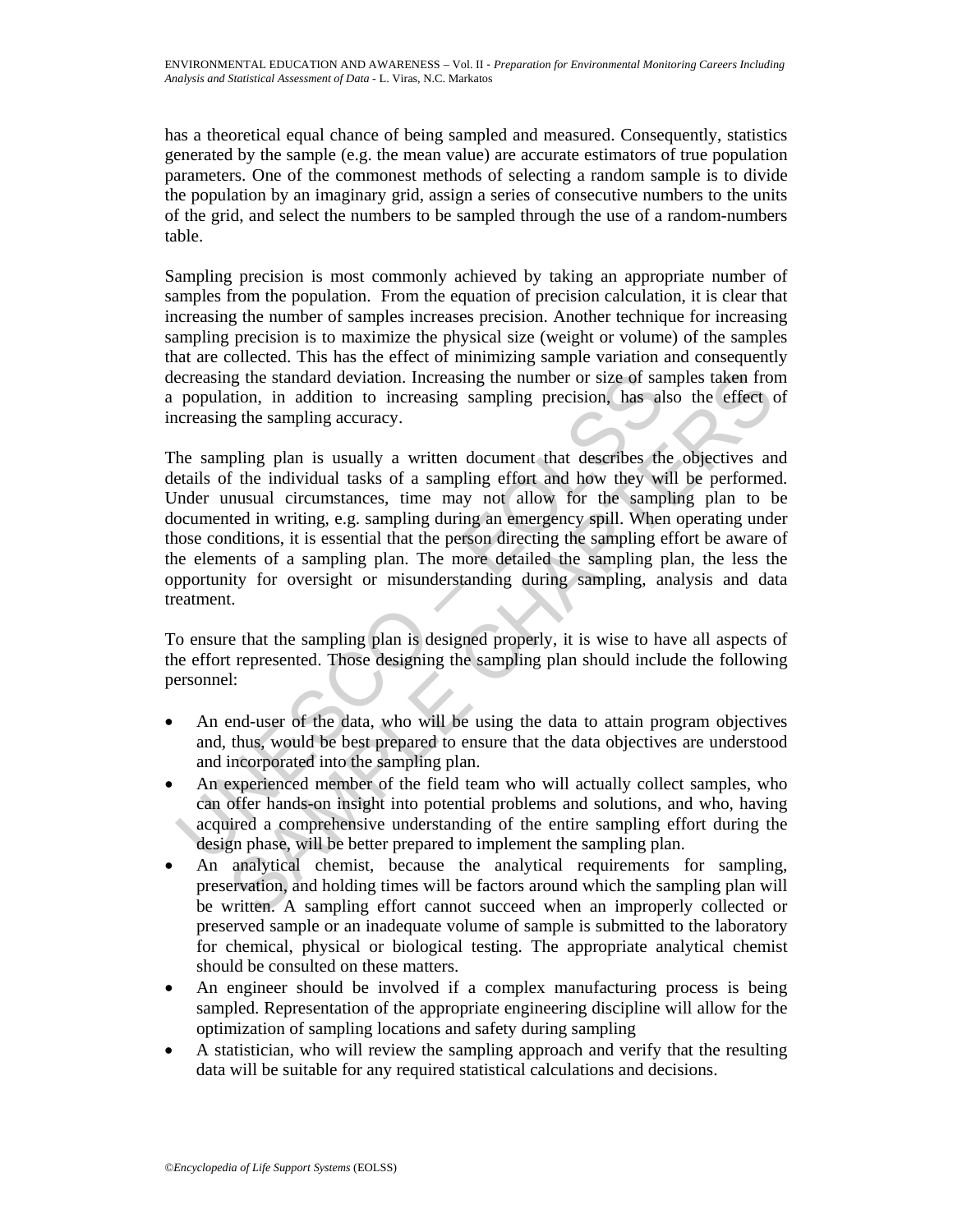• A quality assurance representative, who will review the applicability of standard operating procedures and determine the number of blanks, duplicates, spike samples, and other steps required to document the accuracy and precision of the resulting data base.

When a sampling plan is designed, the properties of the media which will be sampled should be considered. The following properties are important:

- Physical state: The physical state will affect most aspects of a sampling effort. The sampling device will vary according to whether the sample is liquid, gas, solid or multiphase. It will also vary according to whether the liquid is viscous or freeflowing or whether the solid is hard or soft, powdery, monolithic or clay like.
- The volume of the media to be sampled will have an effect upon the choice of sampling equipment and strategies.
- Hazardous properties: Safety and health precautions and methods of sampling and shipping will vary dramatically with the toxicity, ignitability, corrosiveness and reactivity of the waste.
- Composition: The chosen sampling strategy must reflect the homogeneity or stratification of the media in time or over space.
- Site-specific factors must be considered also when designing a sampling plan. At least one person involved in the design and implementation of the sampling plan should be familiar with the site; otherwise a pre-sampling site visit should be arranged.

The volume of the media to be sampled will have an effect up<br>sampling equipment and strategies.<br>Hazardous properties: Safety and health precautions and methods<br>shipping will vary dramatically with the toxicity, ignitabilit volume of the media to be sampled will have an effect upon the choice colling equipment and strategies.<br>
Figure equipment and strategies.<br>
Figure equipment and strategies.<br>
Figure will vary dramatically with the toxicity, The choice of sampling equipment and sample containers will depend upon the previously described environmental media and site considerations. For the following reasons, the analytical chemist will play an important role in the selection of sampling equipment:

- The analytical chemist is aware of the potential interactions between sampling equipment and container material with analytes of interest. As a result, he can suggest a material that minimizes losses by adsorption, volatilization or contamination caused by leaching from containers or sampling devices.
- The analytical chemist can specify cleaning procedures for sampling devices and containers that minimize sample contamination and cross contamination between consecutive samples.
- The analytical chemist's awareness of analyte-specific properties is useful in selecting the optimum equipment (e.g. choice of sampling devices that minimize agitation for those samples that will be subjected to analysis for volatile compounds).

The final choice of containers and sampling devices will be made jointly by the analytical chemist and the group designing the sampling plan. The factors that must be considered when choosing a sampling device are:

• Negative contamination: The possibility for the measured analyte concentration to be accidentally in error, i.e., low, because of losses from volatilization or adsorption.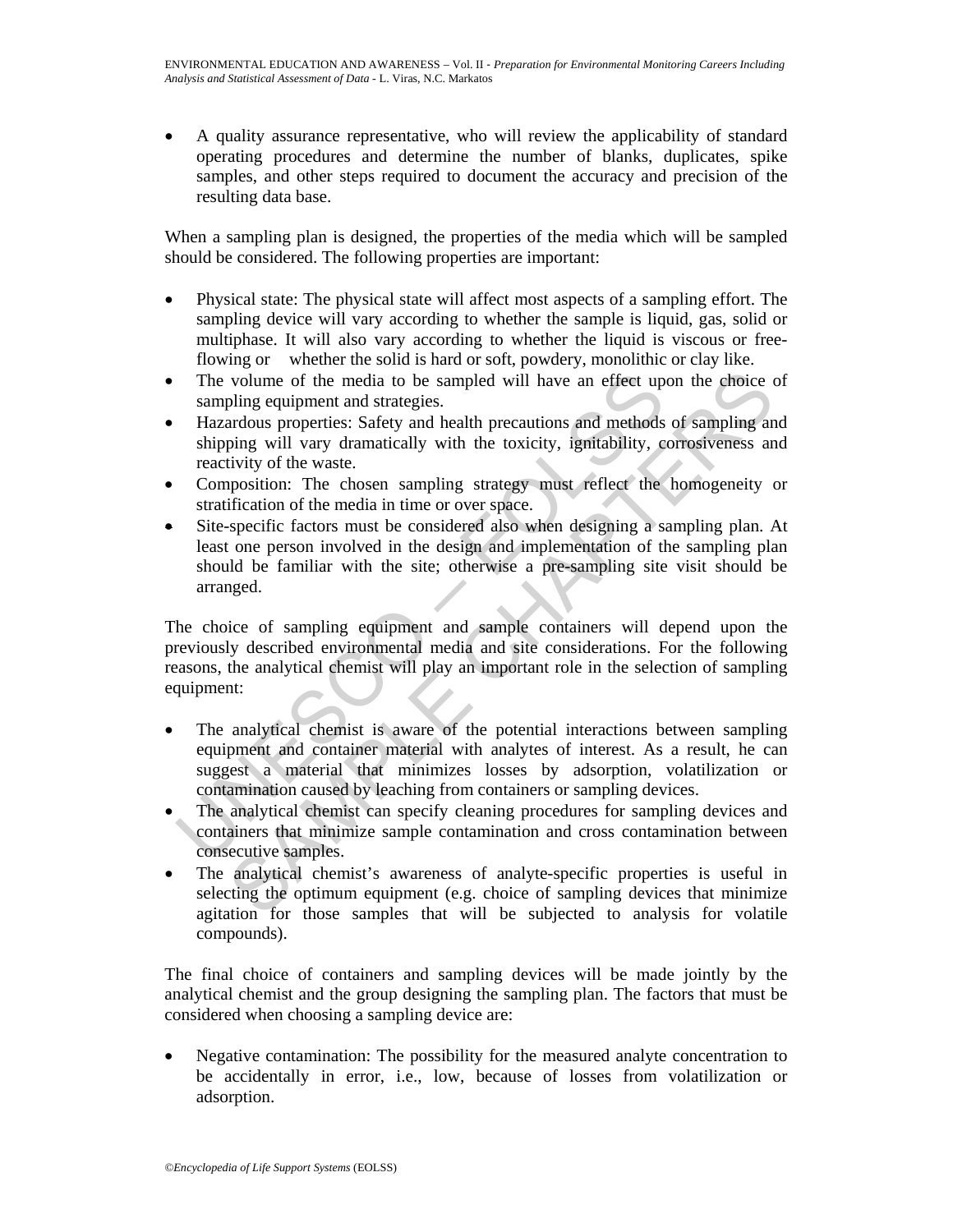- Positive contamination: The possibility for the measured analyte to be artificially high, because of leaching or the introduction of foreign matter into the sample by particle fallout or gaseous air contaminants.
- Cross contamination: A type of positive contamination caused by the introduction of part of one sample into a second sample during sampling, shipping or storage.
- Required sample volume: For physical and/or chemical analysis.
- "Ease of use" of the sampling device and containers under the conditions that will be encountered on site. This includes the ease of shipping to and from the site, ease of deployment, and ease of cleaning.
- The relative degree of hazard occurrence associated with the deployment of one sampling device versus another.
- Cost of the sampling device and of the labor for its deployment.

For each sampling plan, a quality assurance and quality control program should be enforced in order to have a proper evaluation of the measurements, regarding the accuracy and the precision.

Quality control procedures that are employed to document the accuracy and precision of sampling are:

- Trip blanks: Trip blanks should accompany sample containers to and from the field. These samples can be used to detect any contamination or cross-contamination during handling and transportation.
- Field blanks: Field blanks should be collected at specified frequencies, which will vary according to the probability of contamination or cross-contamination.
- The sampling and a quality assurance and quality control proced in order to have a proper evaluation of the measurement<br>curracy and the precision.<br>wality control procedures that are employed to document the accuracy<br>amplin or the sampling device and or the habit of the dephysiment.<br>
sampling plan, a quality assurance and quality control program should b<br>
in order to have a proper evaluation of the measurements, regarding th<br>
and the precisio • Field duplicates: Field duplicates are collected at specified frequencies and are employed to document precision. The precision resulting from field duplicates is a function of the variance of the environmental media composition, the variance of the sampling technique, and the variance of the analytical technique.
- Field spikes: Field spikes are used occasionally, to determine the loss of parameters of interest during sampling and shipment to the laboratories.



TO ACCESS ALL THE **14 PAGES** OF THIS CHAPTER, Visi[t: http://www.eolss.net/Eolss-sampleAllChapter.aspx](https://www.eolss.net/ebooklib/sc_cart.aspx?File=E4-16-05-04)

#### **Bibliography**

Environmental Pollution Agency, Sampling Plan, 1986. [A guideline for the development of a sampling plan in order to have reliable measurements)

 John Keeman Taylor, (1989) Quality Assurance of Chemical Measurements,Lewis Publishers. [a comprehensive guide for the development of a reliable quality assurance program)